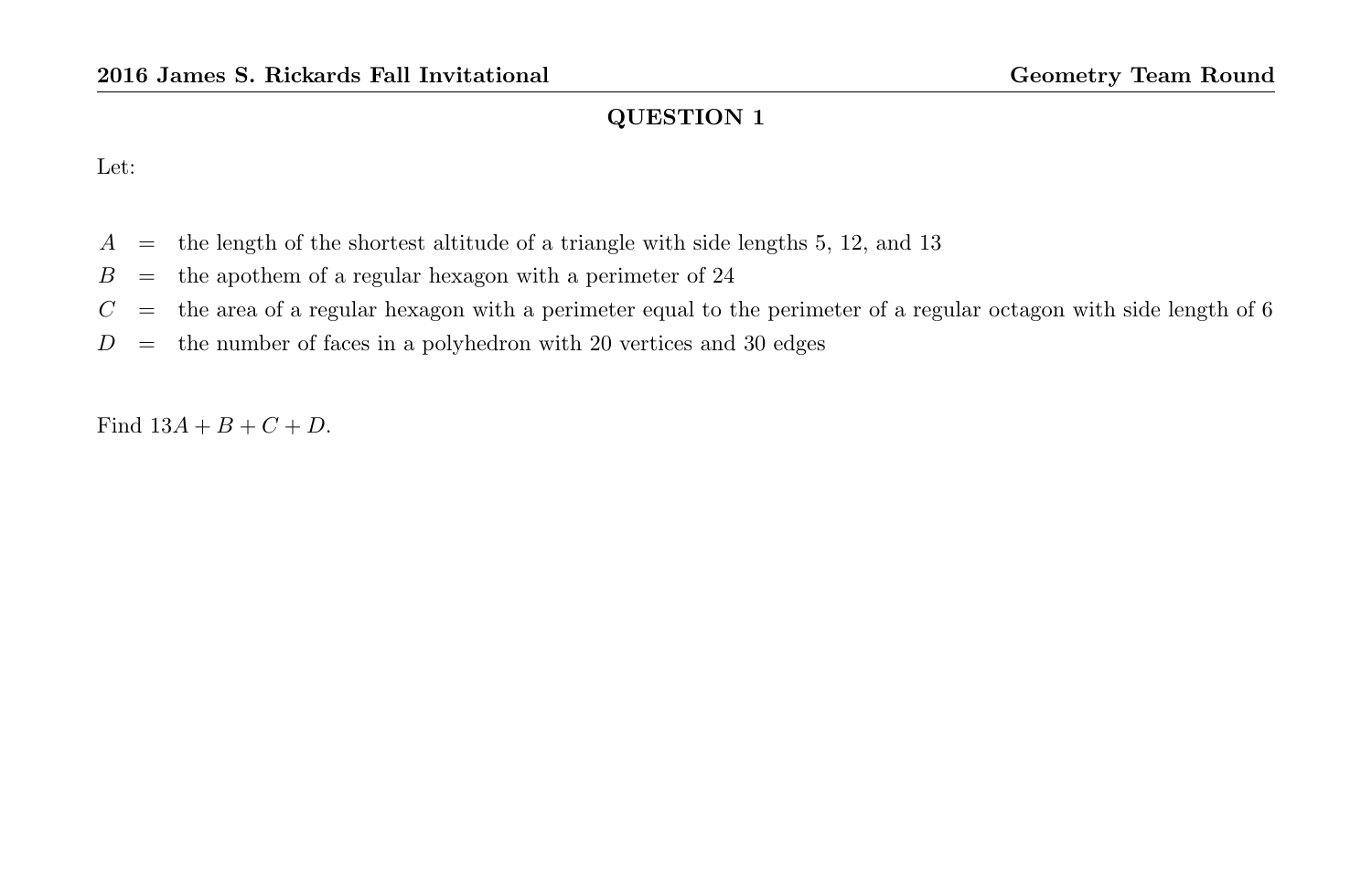Let:

- $A =$  the sum of all the interior angles in a regular octagon
- $B =$  the sum of all the exterior angles in a regular heptagon
- $C =$  the lateral surface area of a right cone with a base area of  $25\pi$  and height of 3
- $D =$  the number of cubes with side length 2 that can fit into larger cube with side length 8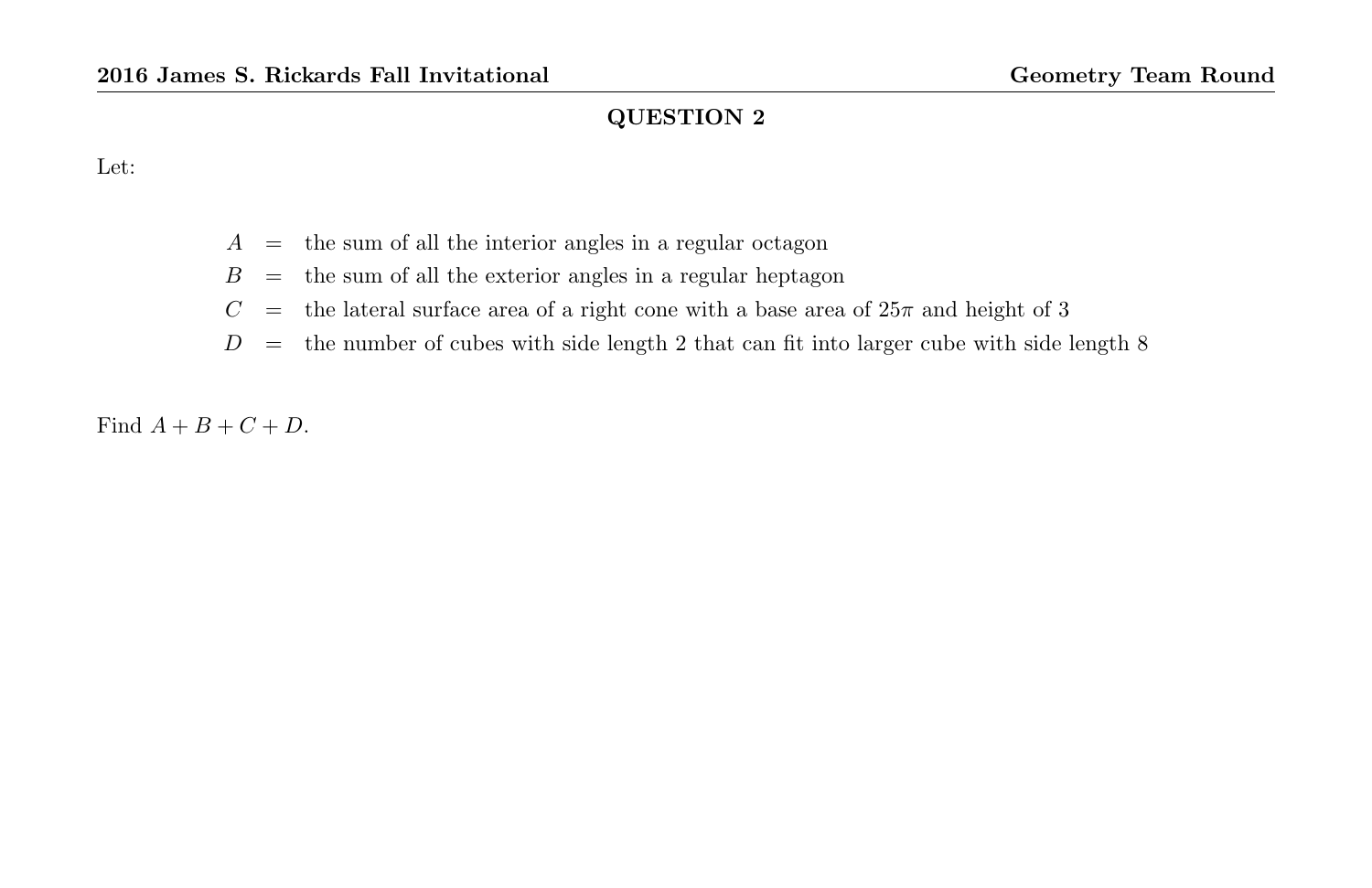Let:

- $A =$  the number of possible positive integer values for the third side of a triangle with two sides of a length of 5 units each
- $B =$  the area of an isosceles triangle with side lengths of 5, 5, and 6
- $C =$  the area of parallelogram ABCD, given that  $AB = 9$ ,  $AD = 6$  and angle  $ADC = 60$  degrees
- $D =$  the area of a regular octagon with side length of 2 units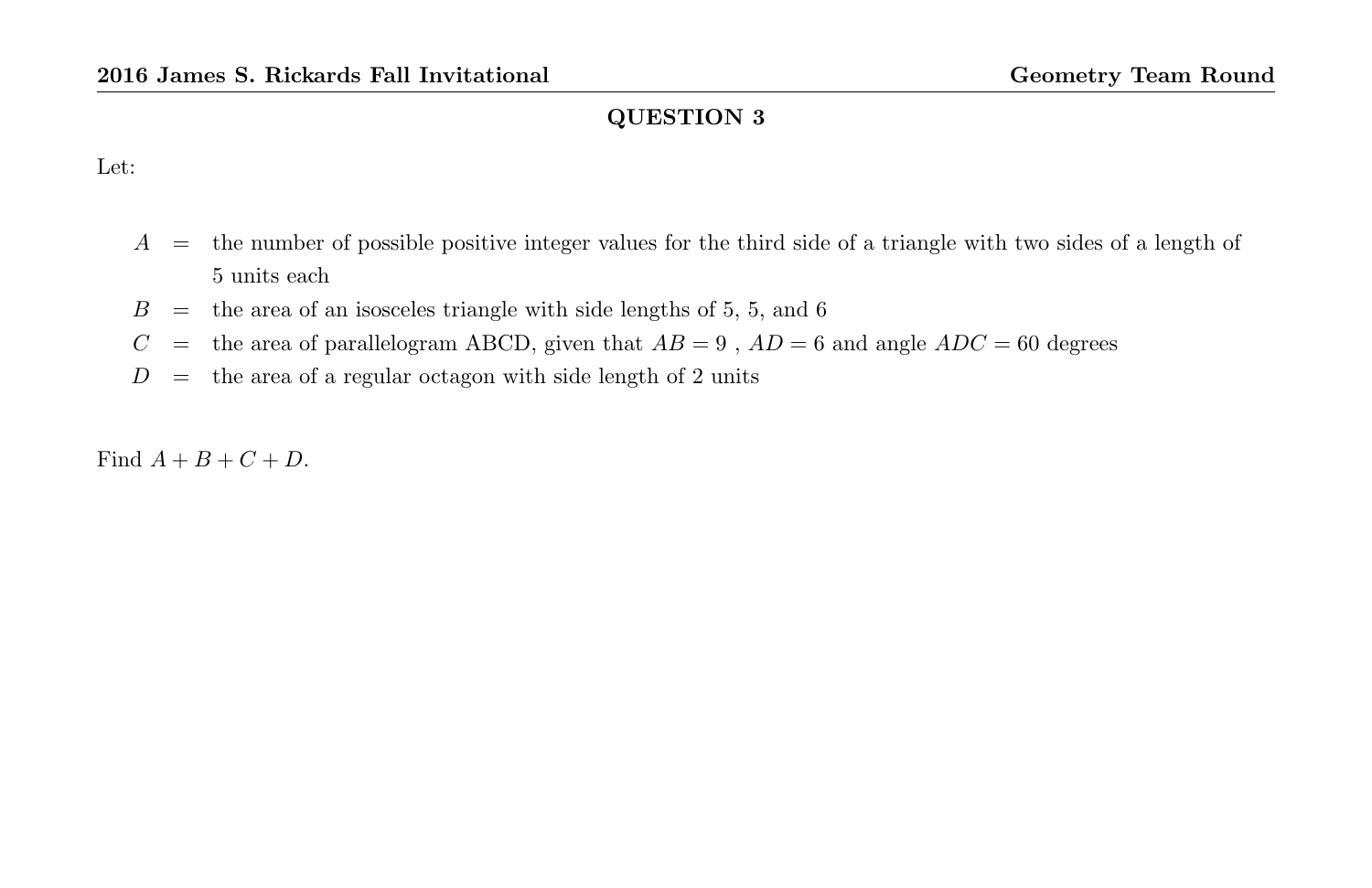Three circles are placed inside one another so that they all have the same center, and then these circles are all placed within a square of side length 10 . The circles have radii of 3, 4 and 5. Let:

- $A =$  the area of the annulus formed by the largest circle and the second largest circle
- $B =$  the probability of throwing a dart into the smallest circle if the dart always lands inside the largest circle
- $C =$  the probability of throwing a dart inside the largest circle if the dart will always hit the square
- $D =$  the area inside the square, but outside the largest circle

Find  $A + 100BC + D$ .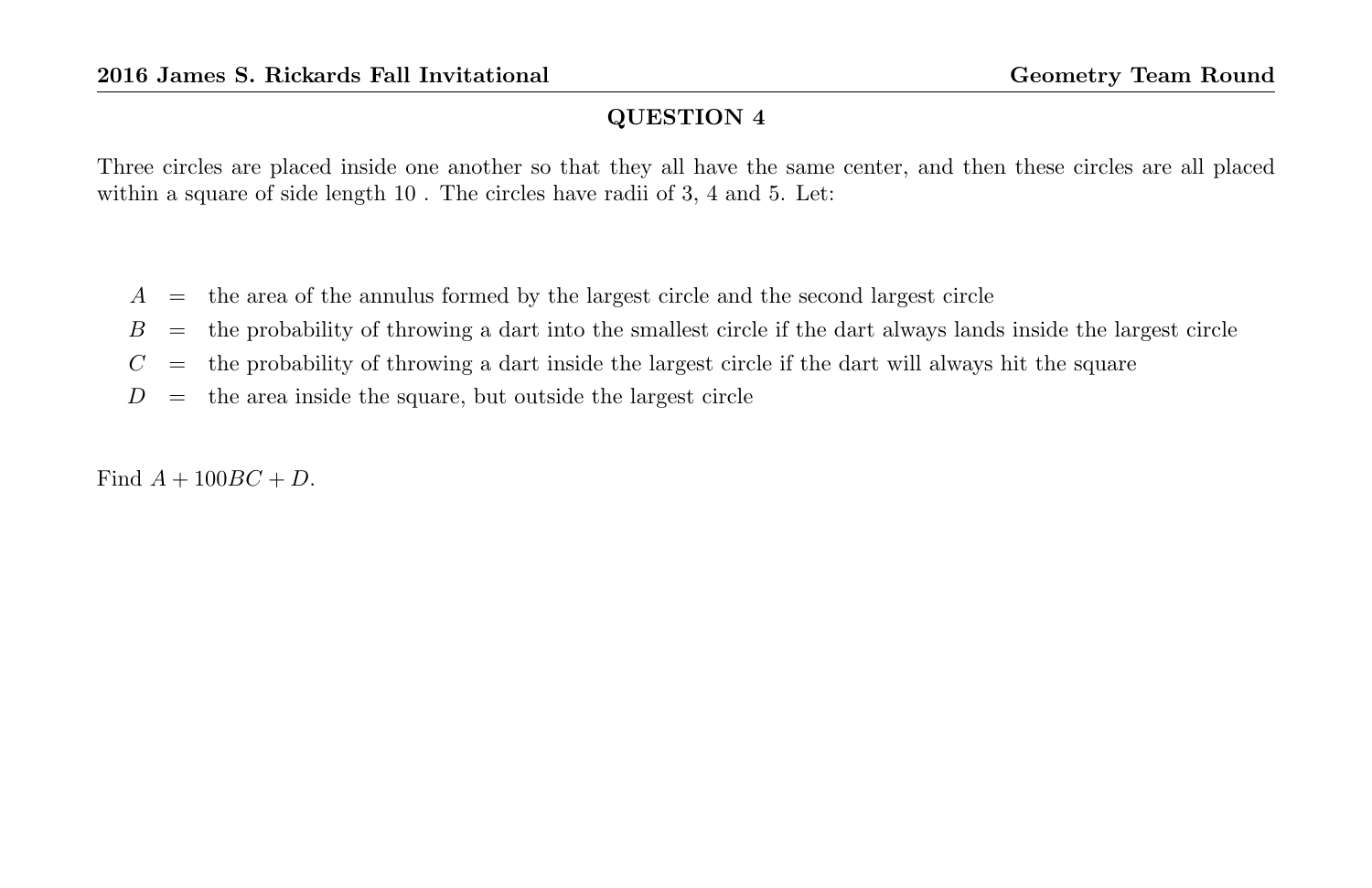Let:

- $A =$  the area of a triangle with side lengths 4, 13, and 15.
- $B = 2$  if the following statement is true and  $-2$  if the following statement is false: When given a true conditional, then the contrapositive is always true.

$$
C = \frac{1}{2} + \frac{1}{4} + \frac{1}{8} + \dots
$$
  
D = Find the area of a polygon with coordinates of (1, 1), (-1, 3), (4, 4), (2, 5), and (1, 5)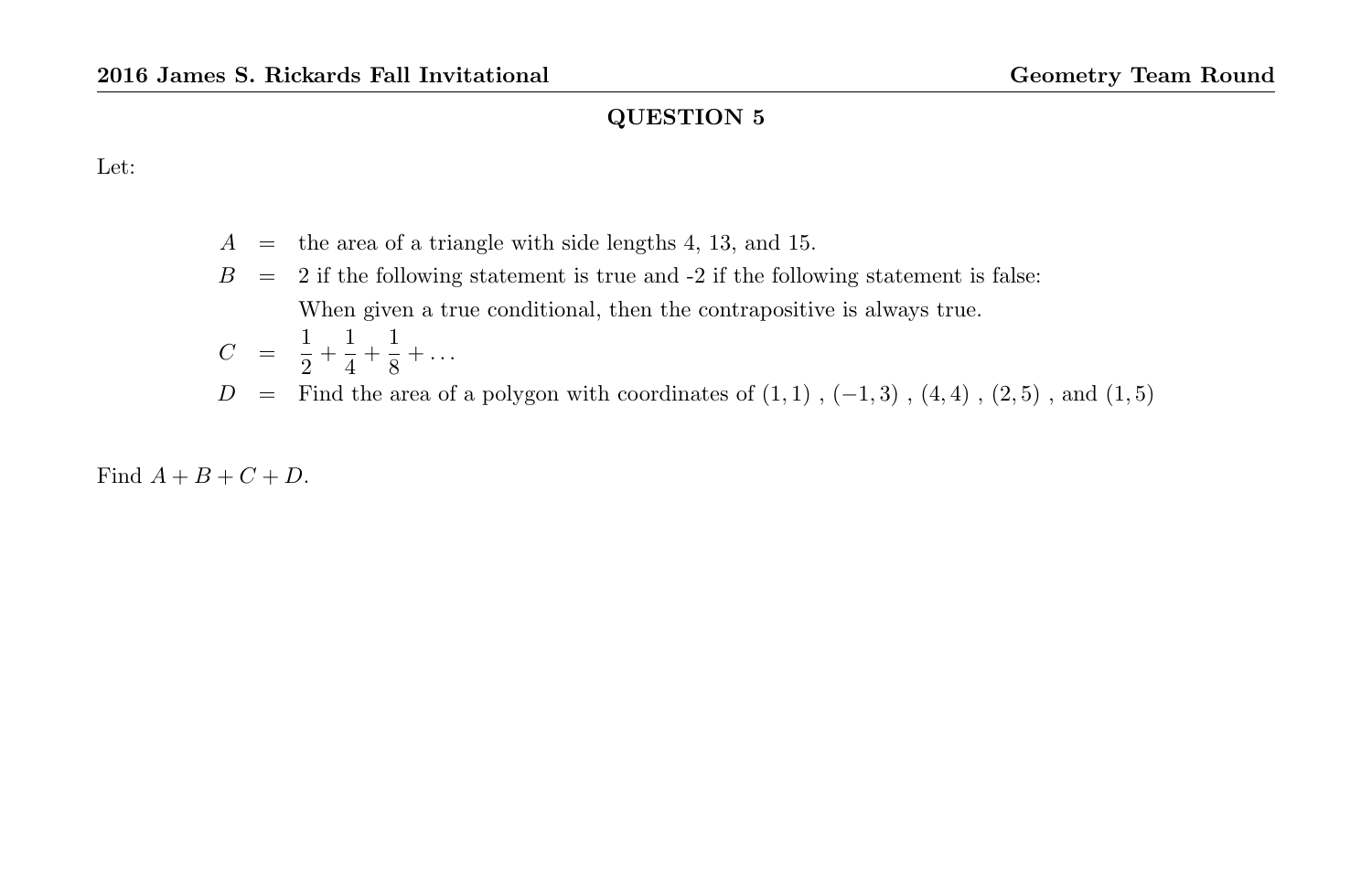The following statements have point values indicated by the numbers within the parentheses by each statement. Starting with 0, add the points of every true statement, and subtract the points of every false statement.

- (8) The area of any quadrilateral can be expressed as  $A = \sqrt{(s-a)(s-b)(s-c)(s-d)}$ , where s is the semiperimeter and a, b, c, and d are the side lengths of the quadrilateral.
- (-4) The sum of the exterior angles of a triangle is equal to the sum of the exterior angles of a hexagon.
- (-17) Any angle inscribed in a semicircle is an obtuse angle.
- (3) The minimum number of points required to define a plane is 1.
- (-1) The maximum inclosed area that can be formed by a rope of length 16 units is  $\frac{32}{\pi}$ .
- (-6) The incenter is located at the intersection of all the angle bisectors of a triangle.

What is the final number of points?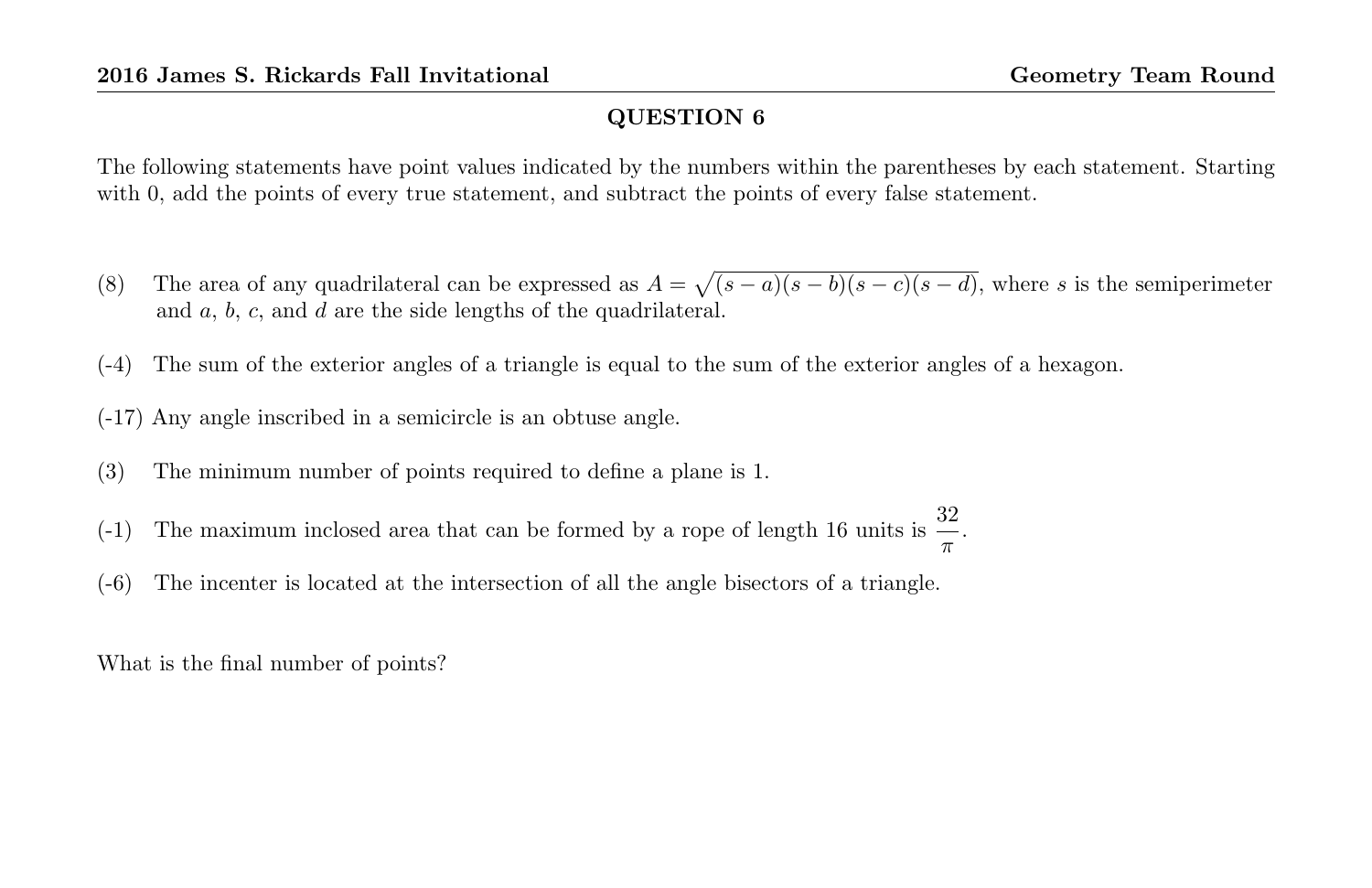Let:

- $A =$  the surface area of a right pyramid with a height of 8, and a base with lengths 12 and 18
- $B =$  the height of a regular tetrahedron with a side length of 8
- $C =$  the lateral surface area of a right, circular frustum with a height of 6, and radii of 6 and  $\frac{3}{2}$
- $D =$  the surface area of a hemisphere with a radius of 3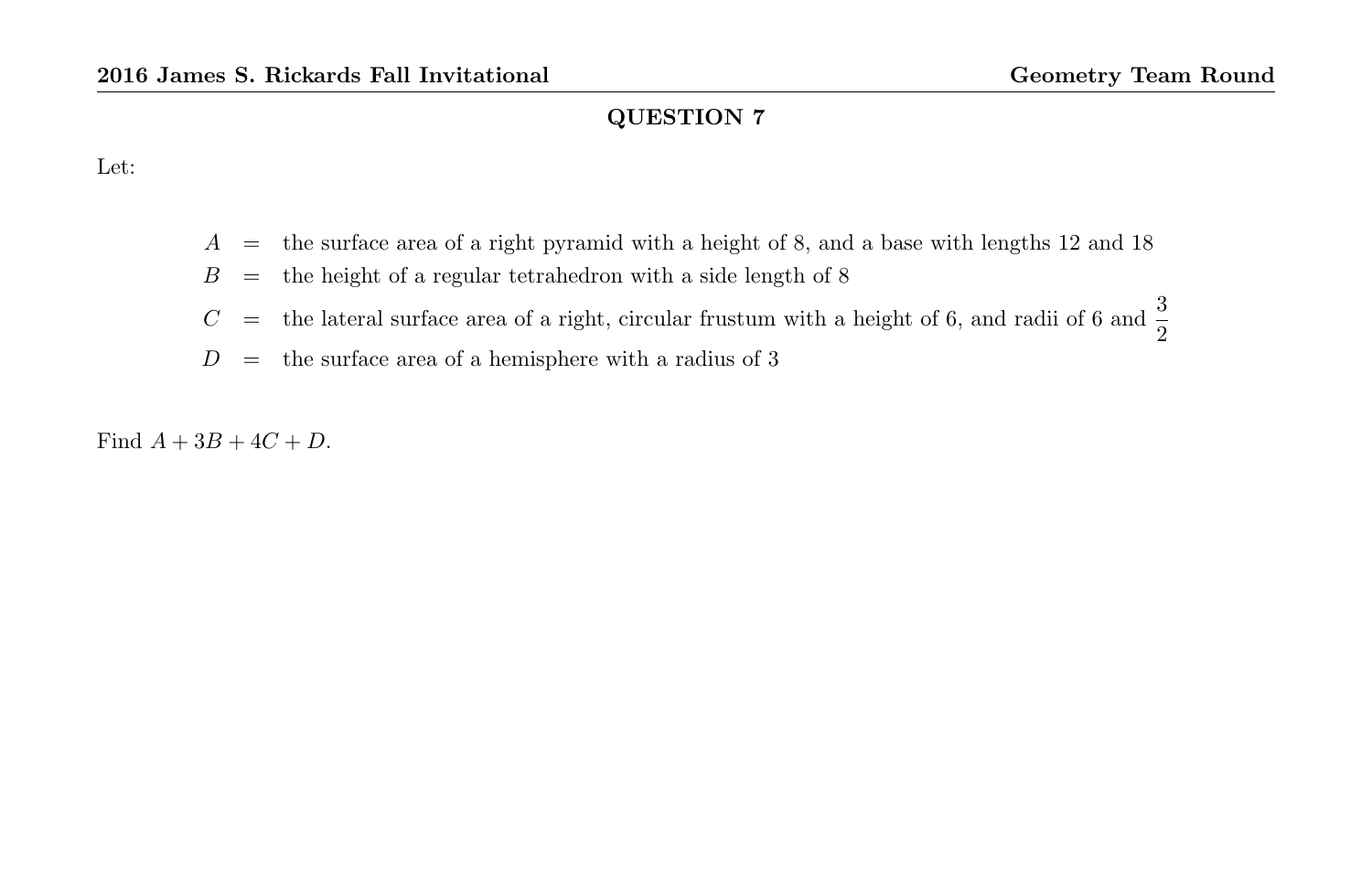In the following diagram  $\widehat{AB} = 61^\circ$ ,  $\widehat{AF} = 18^\circ$ ,  $\widehat{FE} = 20^\circ$ ,  $\widehat{ED} = 112^\circ$ ,  $\widehat{DC} = 107^\circ$ ,  $IF = 6$ ,  $FG = 3$ ,  $GB = 7$ ,  $IE = 4$ ,  $GH = 4$  and  $BD$  bisects  $EC$ . The diagram is not drawn to scale.



Let:

- A = the measure of  $\angle BIC$
- $B =$  the measure of ∠AHD
- $C =$  the area of triangle  $BGH$

 $D =$  the length of  $EJ$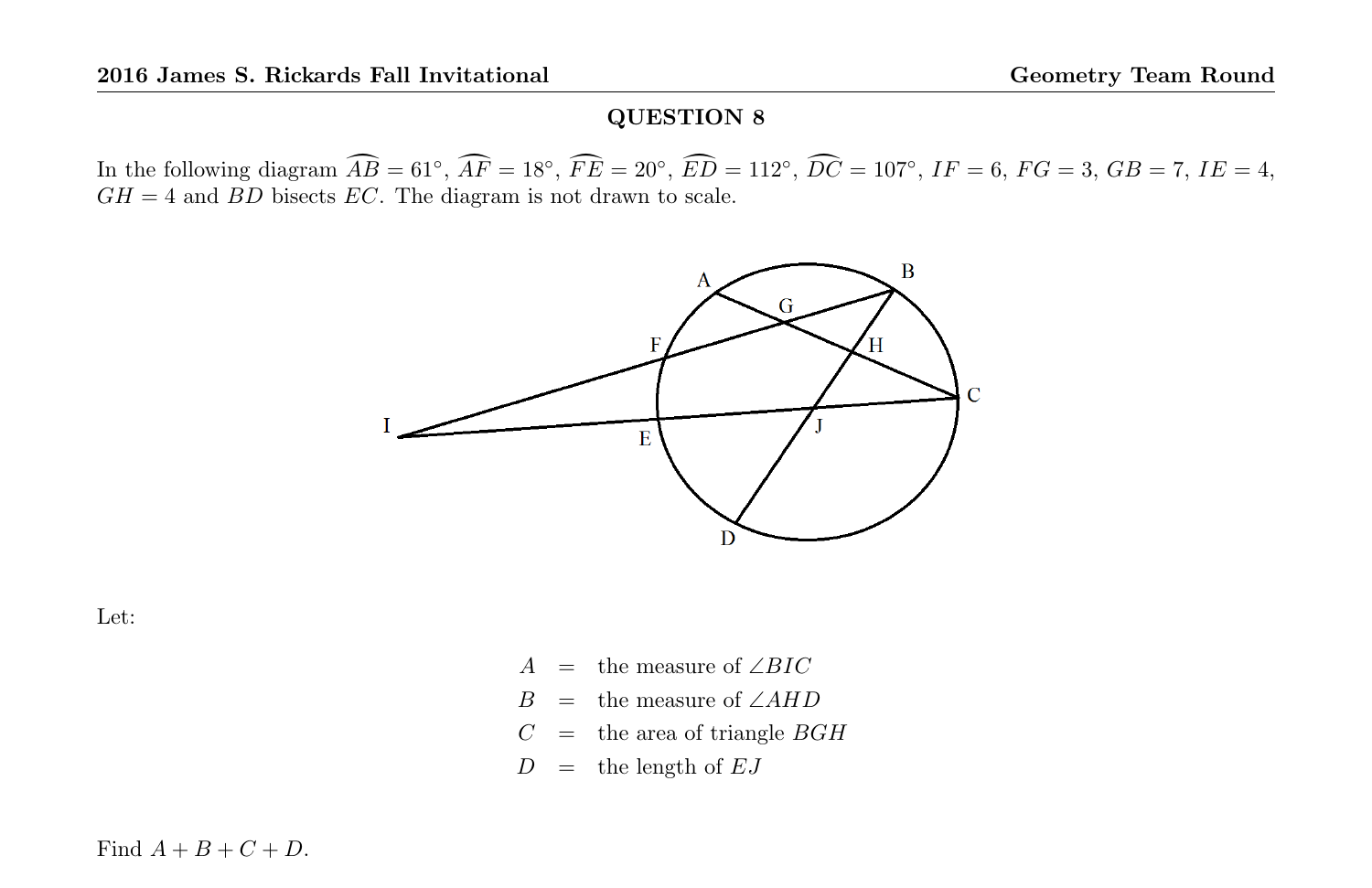Let:

- $A =$  the area of a square inscribed in a semicircle with a radius of 8
- B = There exists a point X in the interior of rectangle OPQR. If  $OX = 5$ ,  $PX = 2\sqrt{11}$ , and  $QX = 8$ , what is RX?
- C = the length of u in the Figure 1 (not drawn to scale), if  $t = 7$ ,  $s = 6$ ,  $AB = 16\sqrt{3}$ , and the triangle is equilateral
- $D =$  the shortest distance an ant must travel to get from point A to point G in Figure 2, given that Figure 2 is a cube with a side length of 4, and that the ant must travel on the surface of the cube



Find  $5A + B + C + D$ .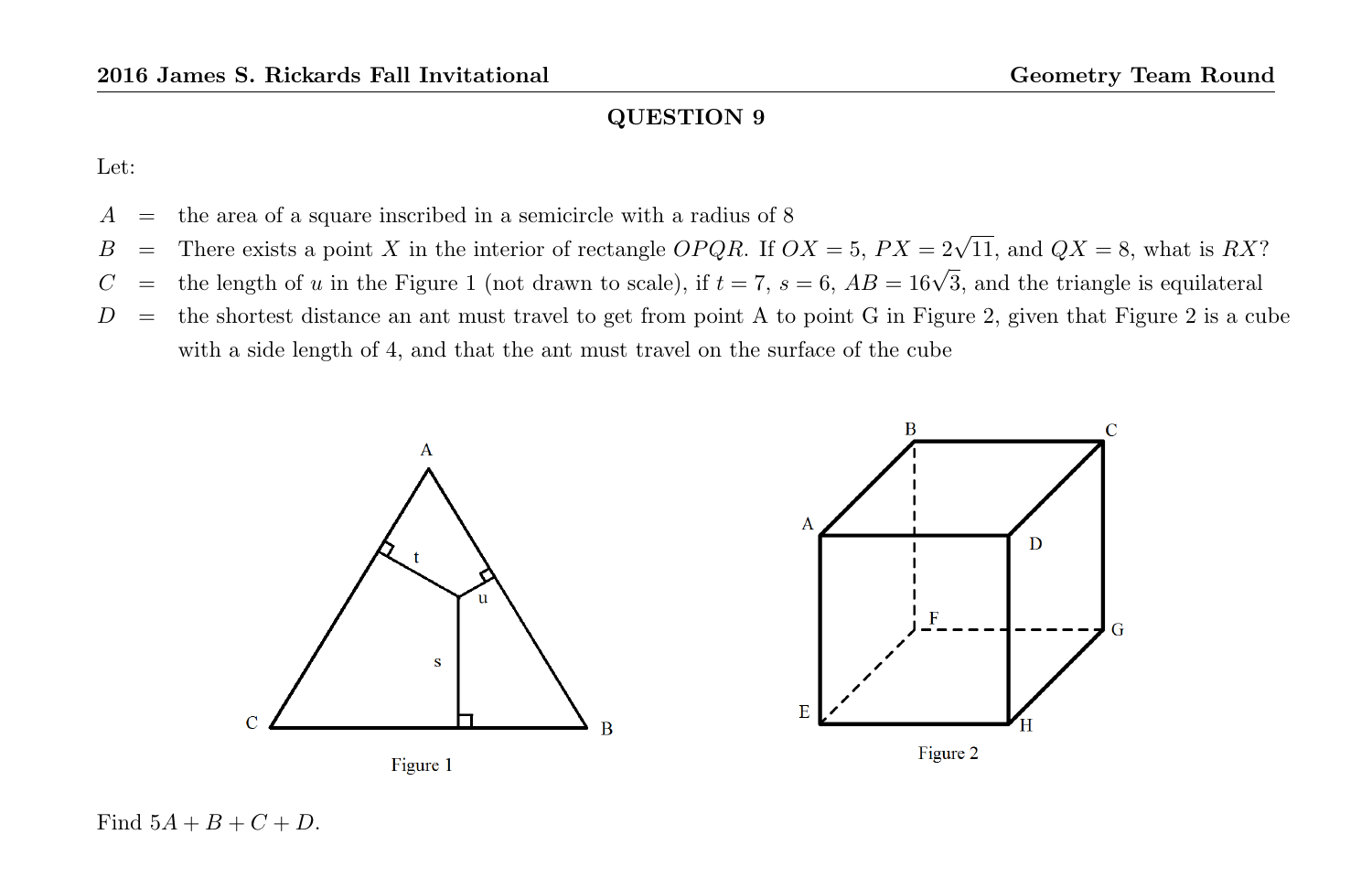Triangle ABC has an angle bisector, AD, extending from A to side BC.  $AB = 6$ ,  $BD = 4$ ,  $DC = 2$ , and  $\angle ABC = 29^\circ$ .

Let:

 $A =$  the length of  $AC$  $B =$  the measure of ∠DAC  $C =$  the length of  $AD$ 

Find  $A + 4B + C$ .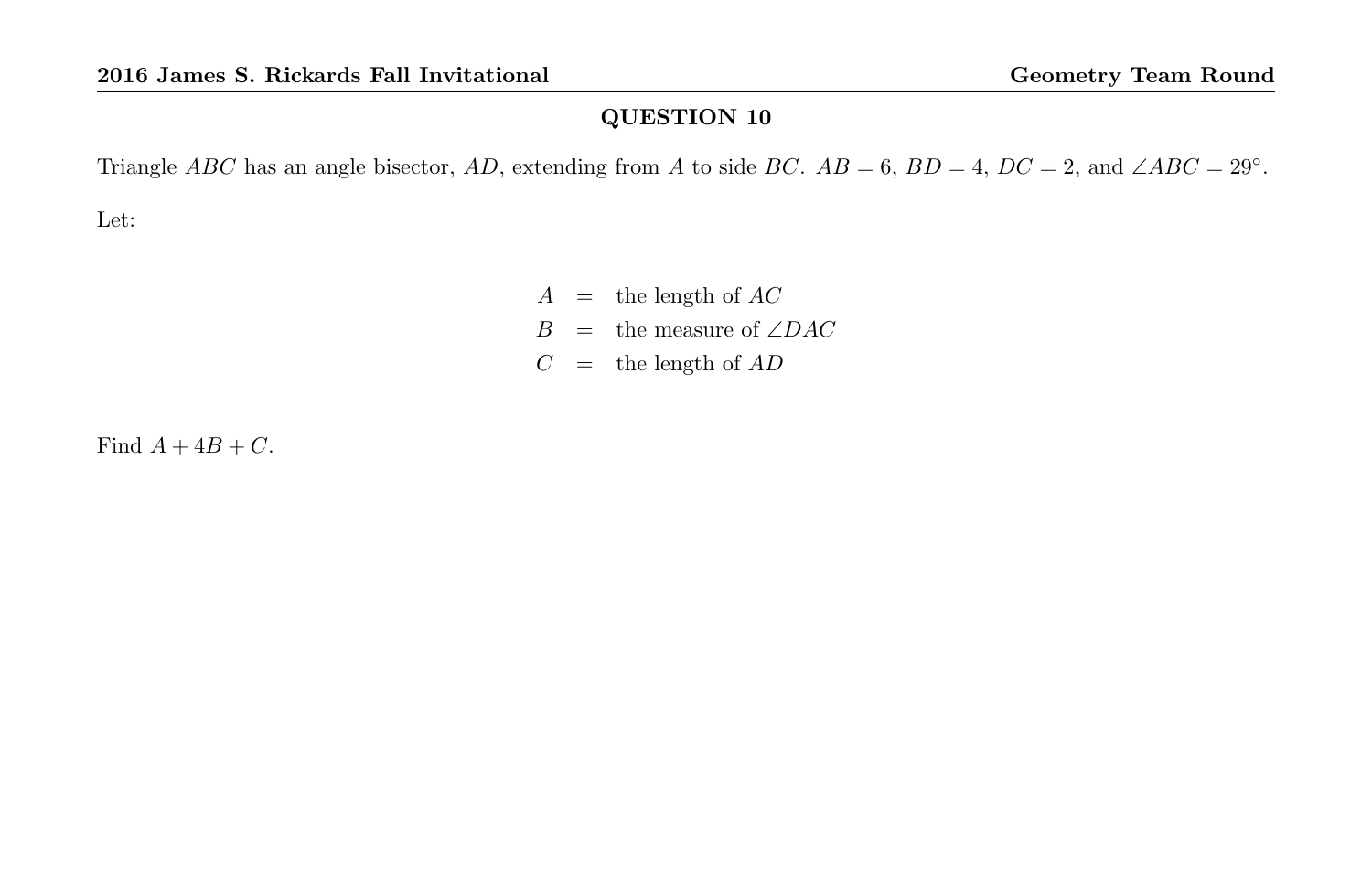Three semicircles with radii 1 are layed on the diameter of a larger semicircle with a radius of 2, as shown in the following diagram. What is the area of the shaded region? The diagram is not drawn to scale.

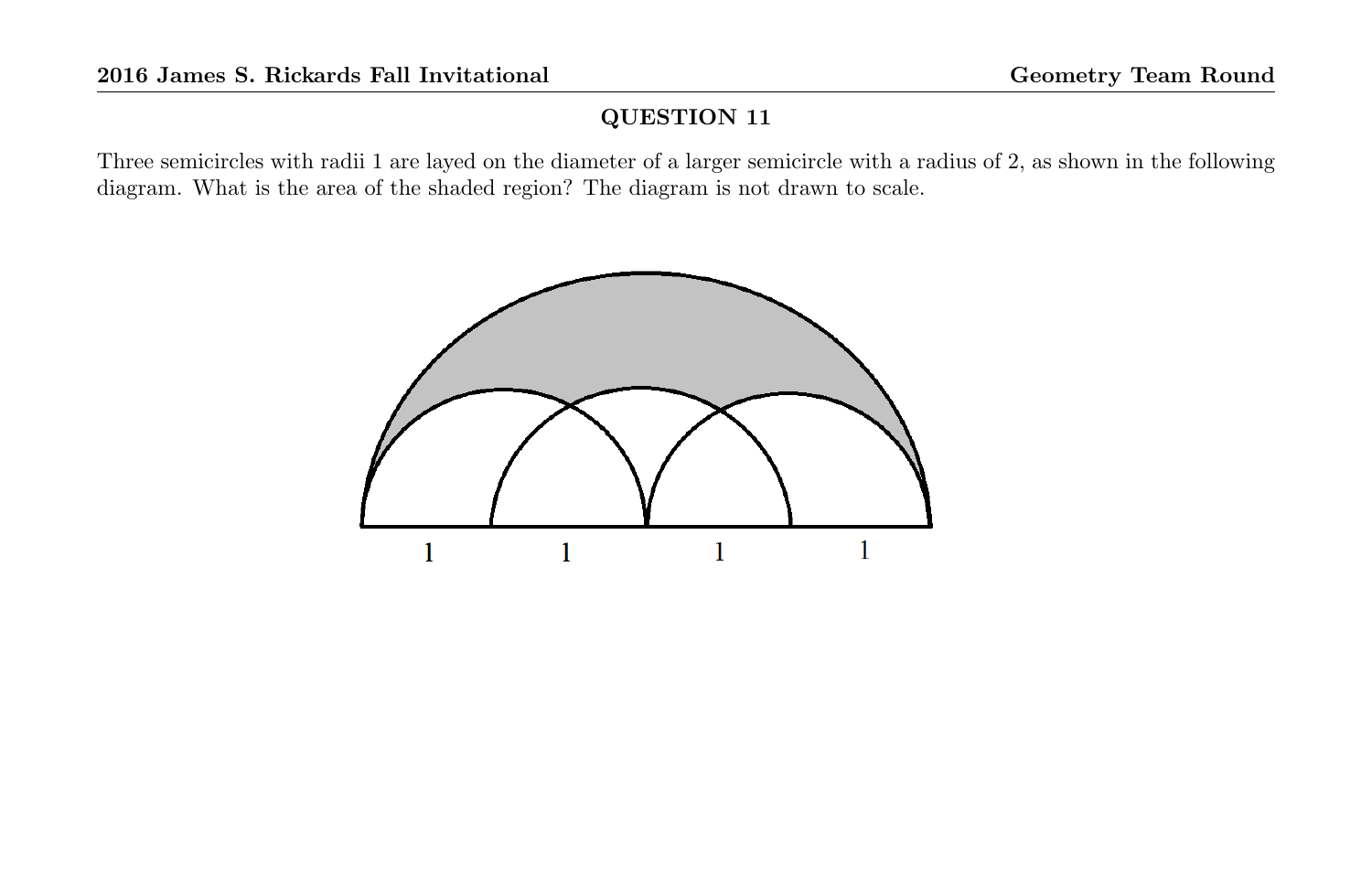A triangle's vertices are located at the points  $(12, 3)$ ,  $(16, 3)$ , and  $(7, 15)$ .

Let:

- $A =$  the sum of the coordinates of the centroid
- $B =$  the area of the triangle
- $C =$  the length of the inradius
- $D =$  the length of the circumradius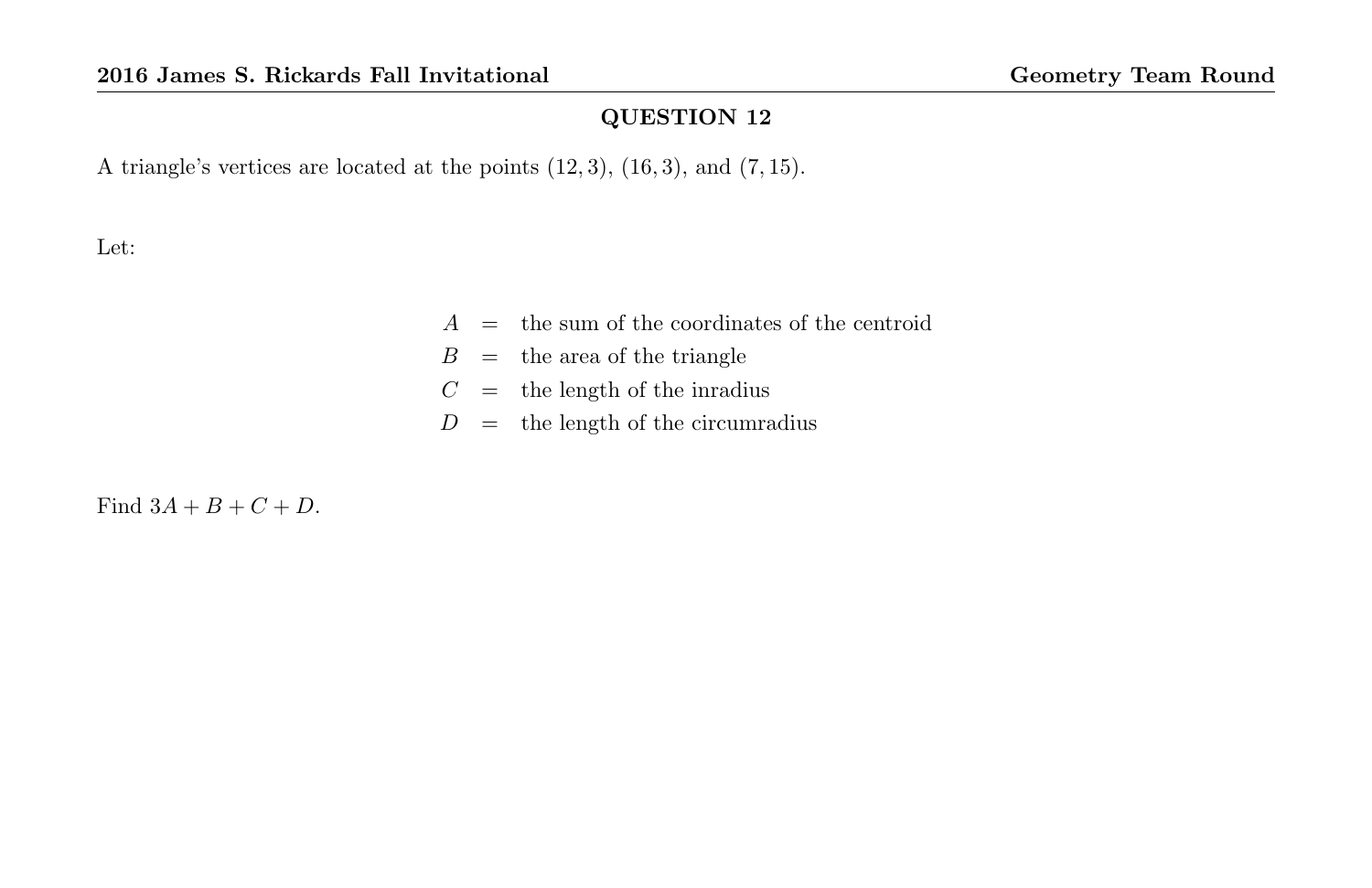Let:

| $\boldsymbol{A}$ | $\sin(30^\circ)$  |
|------------------|-------------------|
| R                | $\cos(60^\circ)$  |
| C.               | $\tan(30^\circ)$  |
| $\prime$         | $\tan (60^\circ)$ |